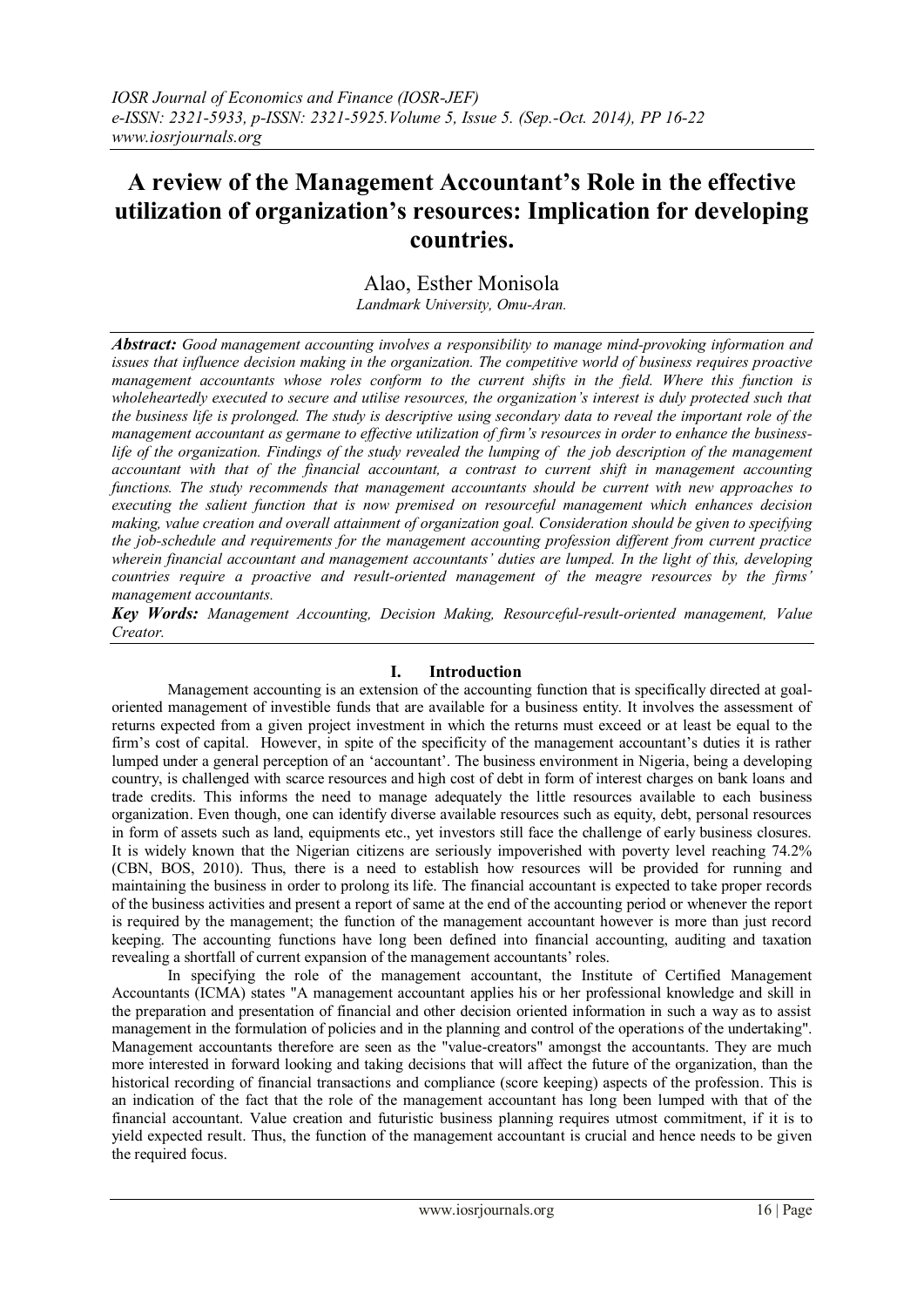### **II. Statement of Problem**

Management accounting has been in existence as far back as 1900s (Mohammad &Ayuba, 2012), The accounting functions have long been defined into financial accounting, auditing and taxation. However, in spite of the specificity of the management accountant's duties, in practice it is rather lumped under a general perception of an accountant. More so, placement of accountants in organizations does not recognize the distinctive roles of the financial accountant from that of the management accountant. The problem of misappropriation of organization resources ought not to be widespread in developing countries if the management accountants' roles are executed as required by current expansion of the management accountant's functions which requires management accountants seeing their functions as value creators. Probity, transparency, accountability are some of the expected characteristics of the management accountant. Sadly enough misappropriation of resources, gross misstatements of financial records and early business closures are prevalent in the investment sector. When resources are mismanaged, the cost of running the organization is on the increase, this challenges the mind to determine the specific roles of the management accountant and to what extent these roles could effectively reduce the problem of mismanagement of firm's resources noting that public and private organizations in developed countries enjoy more stable business life.

#### **Objective of the Study**

The business environment in Nigeria, being a developing country, is challenged with scarce resources and high cost of debt in form of interest charges on bank loans and trade credits. This informs the need to manage adequately the little resources available to each business organization.. This explains why this study attempts to review the Management Accountant's impact in the effective utilization of organization's resources and its implication for business organizations in overcoming the challenges associated with it. It will also highlight the contributory role of the management accountant that can yield a positive impact in the management of the organization's resources.

#### **III. Methodology**

The study adopted the use of descriptive survey based on secondary data such as journals, textbooks, policy documents, financial reports etc to elucidate the differing roles of management accountant in the face of rapidly developing business world.

#### **Literature Review**

Management accounting has been described as the process of identification, accumulation, analysis, preparation, interpretation and communication of financial information used by management for planning, evaluating, controlling an organization in order to ensure accountability for organization resources, IMA (1981) in Mohammad & Ayuba (2012). This definition goes to highlight the link between the function of the management accountant and the resources of the organization.

Current definition of management accounting however indicates an expansion in scope of the earlier definition as 'a profession that involves management decision-making, devising, planning, providing expertise in financial reporting and control to assist management in the formulation and implementation of organization's strategy'. In fact, Ramli et al (2013), affirm that management accountants' roles are changing and as such they are now better perceived as value creators, partners in decision making, engaged in partnering the business to success. Given the all-embracing definition, it is expected that the management accountant should be able to effectively perform his roles such that organization's resources are secured and utilized for the purpose of meeting her goals and objectives since he is involved in plan formulation and decision. Today's business environment is exposed to series of changes which informs the need for strategic initiatives (O'Brien, 1996; Siriyama & Atul 2008, Mohammad & Ayuba 2012),that the management accountant has to introduce in the management of organization's resources. A proactive management accountant does not wait for what to report, but initiates actions leading to organization growth from which reports are produced. The body of thought and practice encompassed by management accounting has changed and evolved, and will continue to do so (IFA,2014). This implies that management accounting involves leading edge practices internationally and a conceptual framework that elaborates the description and serves both as a set of assumptions for reasoning about appropriate directions for practice, and as a set of criteria for evaluating good practice.

Budgeting resources for specific programmes and projects is a crucial part of organization's planning as well as that of the management accountant and this will enable execution of plans to maximise the expected outcomes and also minimise costs. Resources should be adequate which informs why Horngren (2009) posited that capital investment decisions involve resource allocation for both production of goods and services and the determination of cash- inflow and outflow which requires planning and budgeting over a long period of time. This involves consideration of the cost of the investment as well as resources allocated. In actual fact,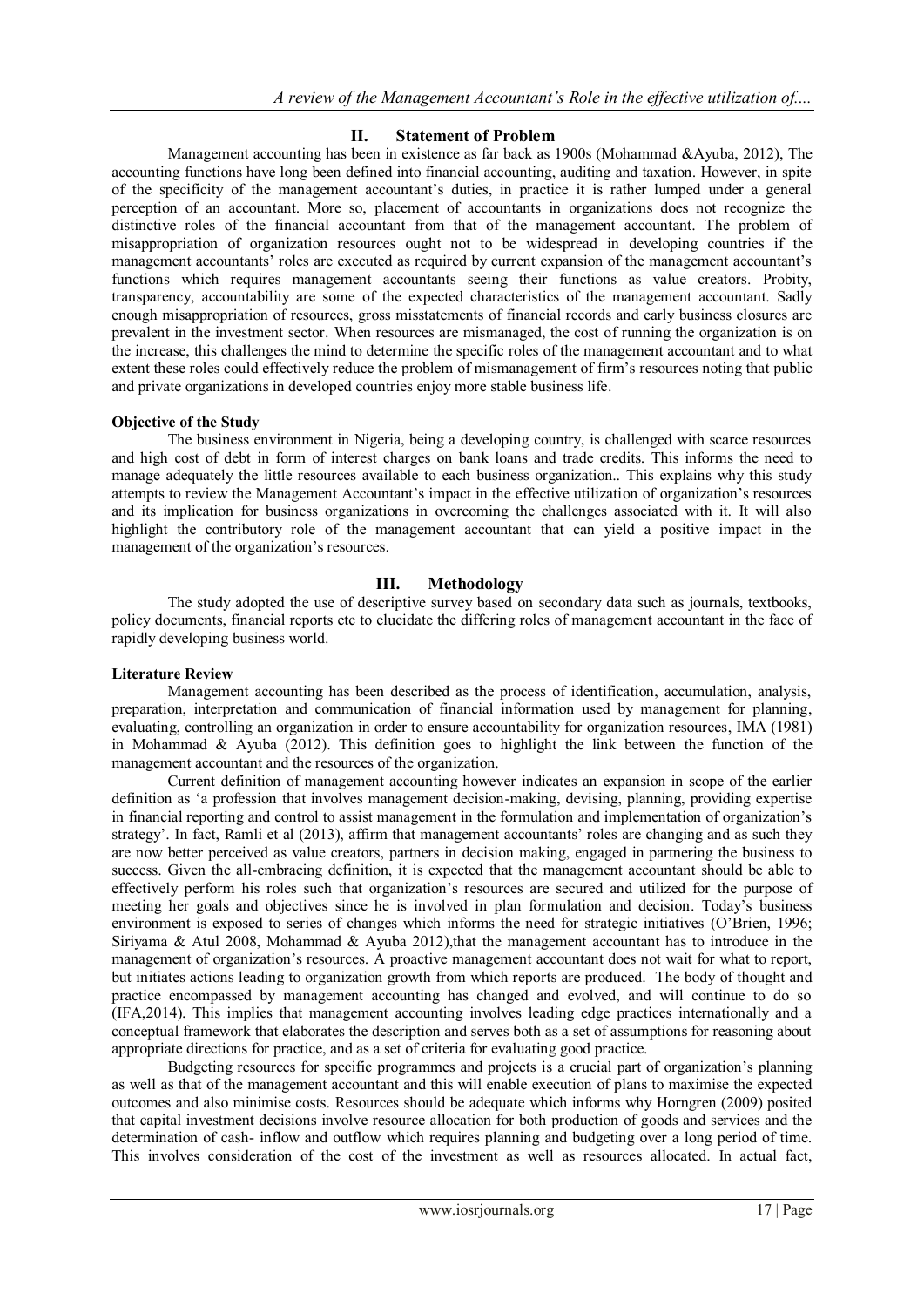management of organization's resources must involve proper planning, institution of control, monitoring and review of performance often to enhance the attainment of organization objectives.

There is a serious need for an intervening role of the accountant in educating and leading the management to properly invest the firm's funds in productive ventures (Owolabi, 2009; Alao 2013) since it is not all investments that require heavy capital to start off, yet there are inherent risks in each investment which can also affect the capital base. Palmgrave (2012) suggested a need for strategically investing to avoid early business collapse. This study thus, attempted to find out if the involvement of the accountants in the investment decisions and proactive guidance to achieve efficiency, economy and effectiveness in the firm's investment will enhance attainment of the objective of the organization maximally.

The understanding of resources is wide in scope. Scherr, White and Kaimowitz (2006) identified three types of resources as human resource, natural resource and financial resource, these are the basics of the management accountant's function. Bentz (2006) suggested money as resource to the firm. He also affirmed money as a resource to the organization that should be adequately planned and managed to attain the growth and development of the firm.

Given the professional roles of accountants in managing financial resources, taxation, auditing, public finance and budgeting, Owolabi (2009) opined that the accountants' role in managing organization resources cannot be relegated. Alao (2013), identified the important role of the accountants in managing allocated resources, the study concluded that their functions cannot be toiled with if proper management of organization resources is to be achieved. With the need to manage funds effectively, the professional function of the accountants in providing proper guidelines on allocation and use of funds in order to produce a sound financial report useful for providing information on possible areas of feasible investment cannot be overlooked. It should however be noted that where the accountant is able to carry out his/her professional expertise without undue interference, such organizations excel. If this can work out effectively in private organizations, it is hoped then that the Management Accountants can as well transform effectively the process of funds management in the public sector. This paper suggests that the onus of responsibility rests on the management accountant for effective application of resources coupled with effective setting of standards and disciplining by the professional body as obtains in some other professional organizations; the management of resources in both private and public sector will be more effective and devoid of corruption. Prior to 1950, the focus was on cost determination and financial control, through the use of budgeting and cost accounting technologies. By 1965, the focus had shifted to the provision of information for management planning and control, through the use of such technologies as decision analysis and responsibility accounting. By 1985, attention was focused on the reduction of waste in resources used in business processes, through the use of process analysis and cost management technologies and by 1995, attention had shifted to the generation or creation of value through the effective use of resources, through the use of technologies which examine the drivers of customer value, shareholder value, and organizational innovation (IFA 2014).

A corporate resource management process requires adequate allocation of resources in which resources are not over or under allocated across multiple projects observed PMI, (2008). Bentz (2006) suggested however that the function of the management accountant includes effective and efficient sourcing, appropriation and reporting of the use of resources to influence decision making in the organization. He identified that the ineffective use of resources had always been due to excessive commitment of funds to salary payment, which leaves little or nothing for investment purposes. Other reasons adduced are non – finance oriented officers that are involved in allocation of resources; lack of knowledge of relevant costs of carrying out various activities and wastage or misappropriation of resources. All these constitute possible challenges to effective use of resources. In the light of the foregoing, it is essential that the management accountant keeps track of every resource available to the organization.

The case of NNPC's missing \$20bn, as Sanusi (2014) alleged discrepancies in respect of amounts repatriated to the federation account from the proceeds of crude oil sales between January 2012 to July 2013 which affected the revenue of the federation and the national economy is a pointer to the careless handling of public funds. The role of the management accountant should aim at preventing rather than waiting for discovery – a case of medicine after death. Another reference is that captioned ''NNPC failed to disclose \$22.8bn JV deal (NEITI), in its alternative funding arrangements with its Joint Venture partners between 2009 and 2011.

Resource management is described as a process of ensuring that enough resources are available for the organization's purpose. According to Drucker, the key to effective resource management is to notice what is unnoticed by others and to transform what seems to constitute threats to opportunities. As defined in PMI (2008), Resource Management includes the efficient and effective deployment of an organization's resources to when and where they are needed. This implies that managing resources and ensuring availability is a needed role of the management accountant and this can be effectively carried out by creating an enabling opportunity and means to further the goals of the organization.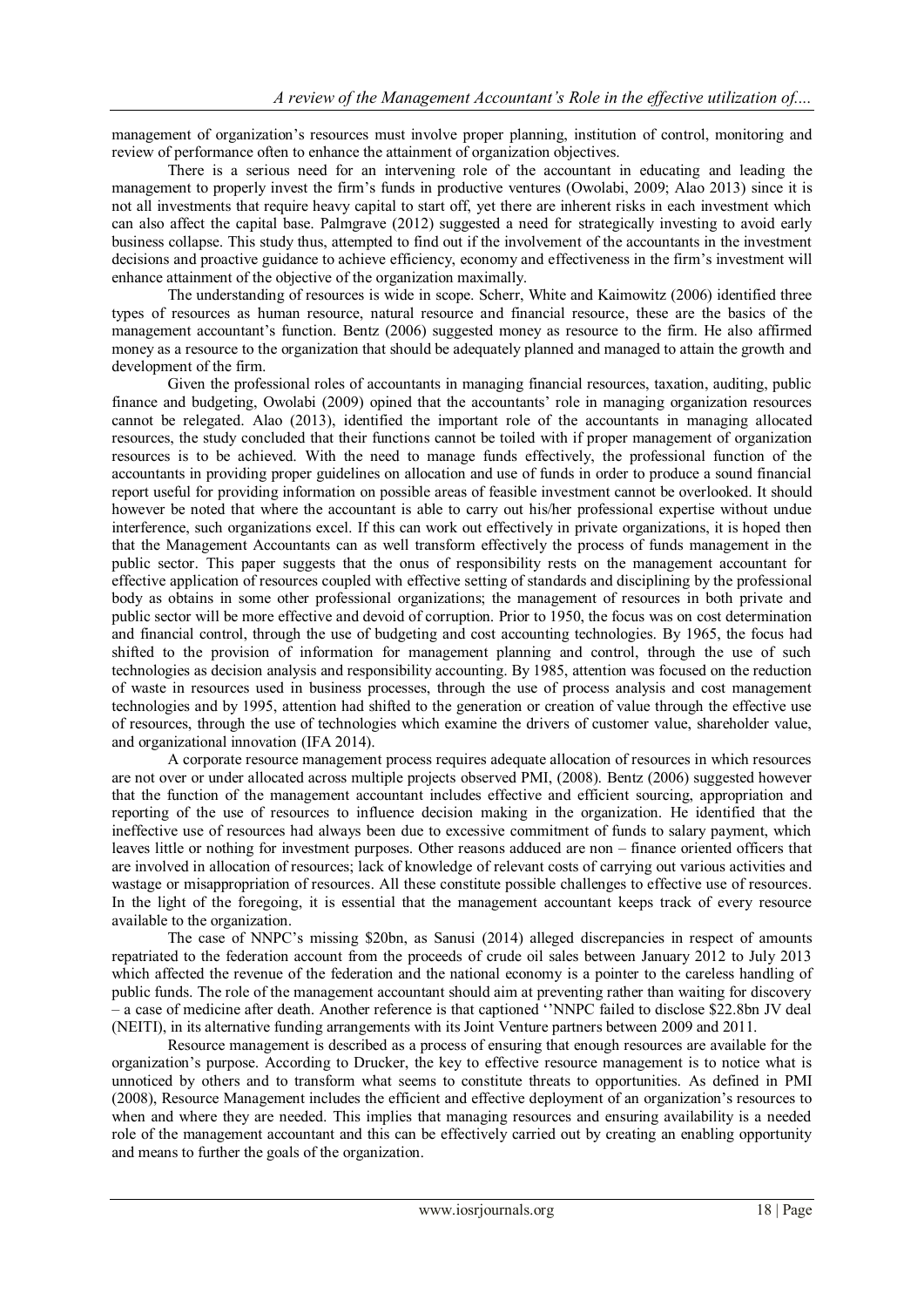Lewis (2002), recommended the following steps for proper management of allocated resources: definition of problem, development of solution options, plan of action, and execution of project. In the course of the study, objectives to guide the project execution will be identified, range of possible courses of action that will enable attainment of objective will be suggested, while actual and planned outcome will be compared. Every activity of an organization requires commitment of financial resources to manage its services towards actualizing the organization's objectives. Thus, the organization needs to establish a plan for defining financial resources and needs as well as allocation of the resources. As a way of ensuring the success of the project, there is a need to make proper budget plans and the allocation of such resources. Equally essential is the institution of a control process to ensure that the execution of the project goes along with budgeted action plan. The consideration for control here implies effective and efficient use of resources towards execution of objectives.

For the purpose of properly managing the resources, budgetary control is essential. Phyrr (1970), advocated the use of Zero based budgeting, a technique which evaluates the cost and benefits of the service or project by considering best alternatives. It also enables performance rating and assessment to enhance planning by management. The advantages derivable from this technique are indicated in a more efficient allocation of resources to activities and departments, attention to the time value of money so as to enhance the worth of its investment. Also, it leads to cost reduction and a questioning attitude which enables management to determine inefficiency as well as the monitoring of performance. Even though Phyrr (1970), Hopwood (1976), Lewis (2002) and Horngren (2009) agree in their submissions that financial resource management involves budget plans, monitoring, control and implementation of such budget, Horngren (2009) observed that there is little success in the use of budgetary control techniques. Their argument is based on the drawbacks in the use of the technique which they conclude is due to human factor. However, (Alao 2013) in a study of the management of resources in investments indicated the importance of adhering to plans as enhanced by instituting a control process. This meets with the recommendation of the management change model in which the need for change is identified as originating from human praxis, leading to inefficiency. The model however recommended a change from the old order of doing things to a more acceptable system that yields required result which informs the need to follow guidelines and rules of the game in order to attain expected goals.

The role of the management accountant thus involves provision of control measures as guide for allocation and use of resources (Mohammad & Ayuba 2012, Wells 2000), instituting strategic plans for the use of firm's financial resources (Susan 2000) identifying, measuring, analysing, interpreting and communicating reports for decision making (IMA 1981, Hilton 2004), participating in the process of management and decision making (Hilton 2004) and with risk being a prevalent phenomenon in all aspects of business, mitigating risks in the management of the organization resources is a necessary function for the management accountant (Olowe 2008, Muhammad & Ayuba 2012, Alao 2013).

Where there is no standardized budgeting and accounting structure which can ensure consistency, accuracy and dependency on resources, management by the organization will be challenged. Hence, Carrali (2010), suggested a need to identify and evaluate the effects of significant deviations from plans. By way of emphasis, the process of resource management requires proper arrangement for securing economy, efficiency and effectiveness in the application and use of the resources (National Audit Organization 2012, Owolabi 2009). Resource management involves establishing a control system on the utilization and allocation of resources. Control is the process of compelling events to conform to plan (IMA, 2012). This aspect of control is to ensure that the available funds are used for the planned purpose. Thus a standard of performance will be carefully set in order to ensure that they are realistic and attainable. Equally, the system operation requires adequate communication of resource planning and that executors of the programme understand the set objectives. To complete the control process, it is important that there is feedback on execution of plan and the result output. This is required in order to ensure that corrections are made where necessary. In doing this, the adequacy of available resources as well as application to the programme is essential. Necessary consideration should be given to the time spent and the effective time usage when allying resources, procedure of rules and inflexibility in the process of programme execution to avoid possible bureaucratic procedures.

## **IV. Budget As An Instrument Of Funds Management By The Management Accountant**

The control process requires a close look at the budgetary control system in place, in view of the assessment of the management of finance resources available for investment. Budgetary Control implies the establishment of budgets, relating the responsibilities of the executives to the requirement of the policy and the continuous comparison of the actual results with budget proposals either to secure by individual action, the objective of that policy or to provide a basis for its revision (Pandey 2009). Richard et al (2010), defined budgeting as a process of allocating funds to organizational activities that support and promote strategic objectives. In order to attain an excellent result characterized by tangible, measurable and demonstrable investment, the budget process should involve justification of the investment, through itemization of tangible benefits, analysis of the expected outcomes, articulating potential risks and costs associated with the investment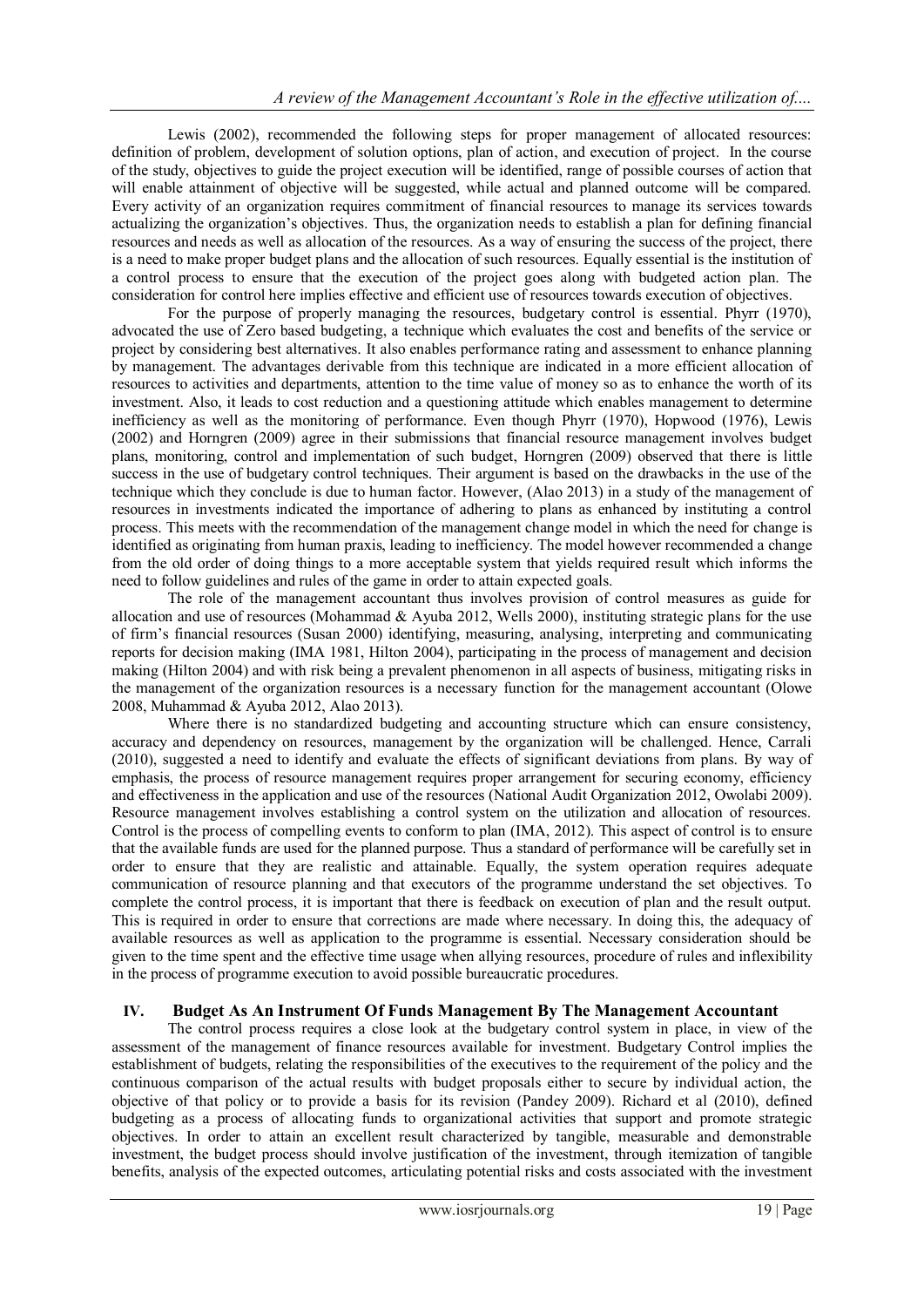and ensuring that the funding is adequate. Sufficient information that will assist comparative evaluation of variances, establish the accountability and commitments for achieving objectives and communicating the outcome of the investment should be made available. The outcome according to Richard (2010) will enable decision- making on the analysis of investment costs and benefits. Thus, there must be a structure to enforce and reinforce financial plans, budgets and resource allocation. Adequate record keeping of financial transactions has a great influence on decision making as these data enable comparisons that lead to determining shortfalls that need to be addressed. Budgeting helps the executives to become better managers who are enabled to review performances and also identify good practices and issues that contribute to bad performance Horngren (2009). As a budget, it has formal time table which compels the managers and programme executors to plan ahead in line with available resources. It enables coordination of the activities of all departments concerned with implementation of the budget. Thus a properly prepared budget plan will be useful to exercising controls on the management of resources to attain the set objectives.

Budgetary control is an essential function in financial resource management through which budgeted funds are given proper guidance, monitored and reported thereon in order to correct variances. None the less, due to governance bureaucracies, accountants' roles have been influenced to depict panel beaten reports because of unrealistic directives. This is not limited to Nigeria as a developing country, but is also observed in developed countries as well.

## **V. Management of Resources as Observed in Developed Countries**

Jackson & Khemani (2005) identified the following problems which necessitated the need for improved procedures in the management of resources. The use of manual or old and inadequate software applications for budgets and accounting processes created room for inadequate record keeping and missing information which could be useful for determining the success of the investment. It is generally known that in developing countries, there is a serious lack of reliable data that could be used for planning expenditure or revenue, most times before the data are obtained, it would have become less relevant. This problem cuts across public and private organizations but is more pronounced in the government organizations, as it is more difficult to provide accurate, complete and transparent account of their financial commitments due to prevalent misallocation of resources.

Thus, a necessary change is suggested in the approach and discharge of the functions of the management accountant (Burns & Scapen 2000, Burns & Vaivio 2001, Siriyama & Atul (2008). While the function of the management accountant is distinct from the traditional role of the accountant, it is high time that the management accountant functions be given its place in order to accomplish the goals of the organization. The prevalence of inadequate management of resources in developing countries gave room to set-backs, a challenge that can be addressed with the effective discharge of the enhanced roles of the management accountant. As Burns & Vaivio (2001), put it, the role of the management accountant should no more be that of controller or score-keeper but that of business support. This implies a more serious and determined role that analyses actions and results of such actions that will lead to proactive involvement in decision making.

In clearer terms, the management accountant is to (i) combine the ideas of all levels of management in the preparation of the budget (ii) coordinate all the activities of the organization (iii) centralize control (iv) act as guide for management decision (v) plan and control expenditure (vi) direct capital expenditure in the most profitable direction, (vii) ensure sufficient funds are available for organization programmes (viii) provide a yardstick against which actual expenditure is compared and (ix) show management which action is needed to remedy a situation.

The position of Jackson  $&$  Khemani (2005) in the IMF working paper, the use of adequate resources and development which involves preparatory design and procurement in sequential stages while the last stage is expected to cover customization, piloting and implementation of business processes, captures having a purposeful attempt at addressing the shortcomings observed in the current system of managing the resources of the firm. The process of investment requires giving consideration to the measurement of factors leading to the success of any investment project. This involves an analysis of the amount committed to a project and the end result in order to determine the cost of investing into such a project. A key success factor in investments is measuring the performance using cost effectiveness. This, according to Horngren (2009), considers high quality service (Total Quality management, TQM) in order to meet the needs of the organization and those who engage in business with it. Kerath & Atul (2014), Cooper (1996) emphasised a change from the usual monetary, calculatorial and advisory functions to a decision–centred function that is proactive. The time taken to turn things around from the perspective of the financial statement of the organization, time taken to invest fund and add value to the organization are essential considerations. Thus the management accountant will consider the costs and benefit of the investment as a whole. The management accountant also analyzes variances arising from the budgets and actual expenditure incurred. Further consideration involves analyzing the growth component of the changes in revenue accruing to the organization. ACCA (2010) affirmed that through people,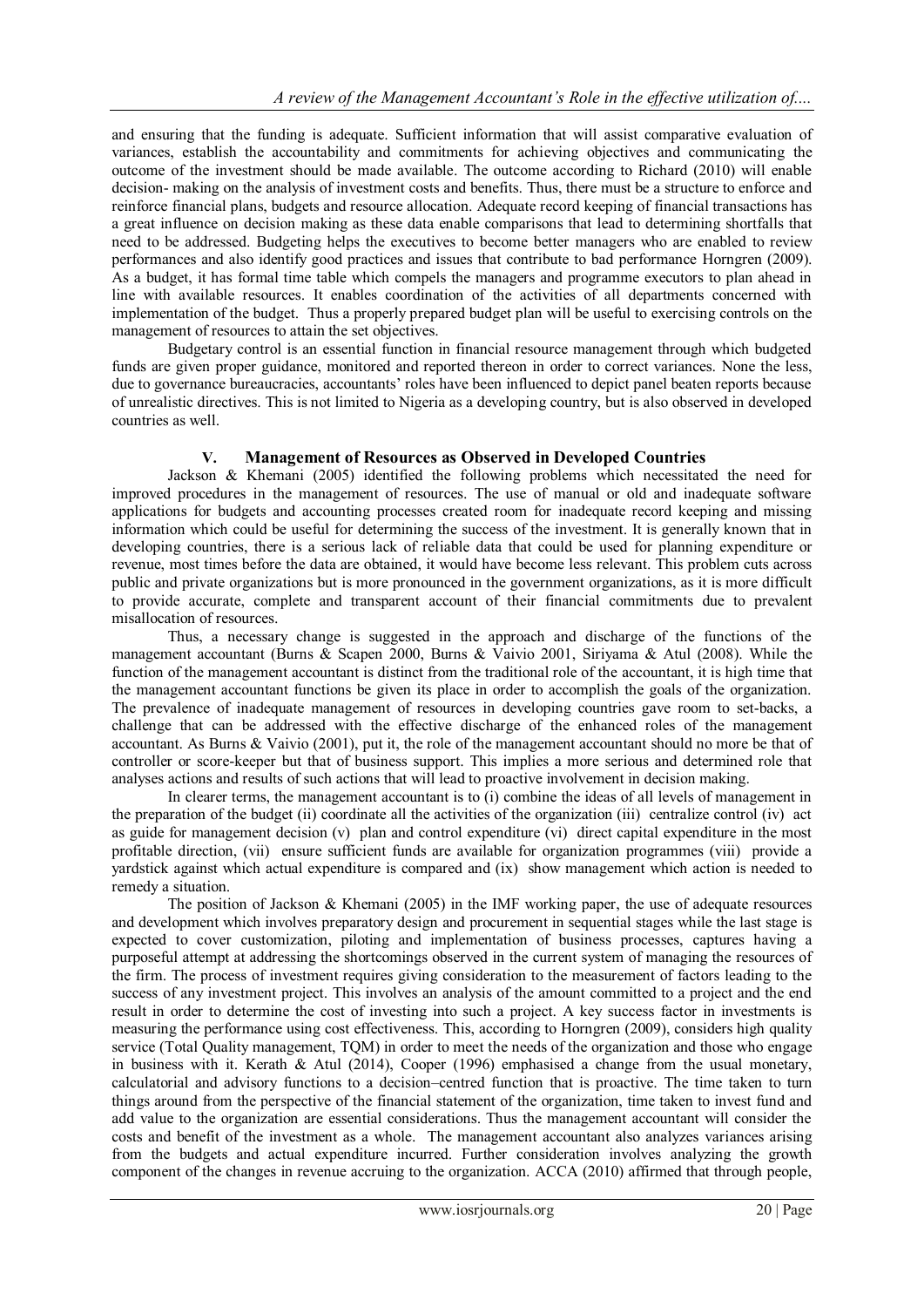process and professionalism, accountants are central to great performance. They shape business strategy through a deep understanding of financial drivers and seek opportunities for long term success. They play critical role in economies at all stages of development throughout the world and in diverse organizations.

In developed countries, the use of accounting-based information systems coupled with budgetary procedures have yielded positive results that enhanced the management of financial resources. According to Diamond & Khemani (2005), the establishment of a Financial Management Information Systems (FMIS) became an important benchmark for the budget reform agenda, a pre-condition for achieving effectiveness. Computerization in this wise covers initiation, budget-plans and the whole process of recording and reporting of the activities that are seen on the financial report. It also includes developing national programmes to prevent, prepare for, and respond to financial and natural shocks, designing systems of managing our resources and risks in order to meet the goals of national development.

With limited resources to investors, developing countries such as Nigeria need to emulate the good sides of developed nations by providing grants to help proven investors that are in dire need of funds to finance their businesses. This is best done by government, the acclaimed top richest ten in Nigeria, NGO's and organizations who are also interested in helping other businesses to grow, this is practiced by developed countries in order to enhance the nation's economic growth; a function that the management accountant can pursue in an effort to source investible funds..

#### **VI. Conclusion and Recommendations**

There is a close relationship between the role of the management accountant and the attainment of organization goals such as wealth maximization, growth and development. As was found out in her research, Alao (2013) indicated the role of the management accountant to impact positively on risk of misappropriation 87% agreed; on risk of diversion of firm's resources (100%) agreed and adequate budget management and reporting (100% agreement) . A serious challenge to organizational and national economic growth is the way resources are managed. This is evident on the low employment rate, Gross domestic earnings, high level of poverty, rate of business growth obtainable, its price earnings ratio, profitability, asset base and lots more.

| There is risk of misappropriation of firm's resources. |  |  |  |  |  |  |  |  |  |
|--------------------------------------------------------|--|--|--|--|--|--|--|--|--|
|--------------------------------------------------------|--|--|--|--|--|--|--|--|--|

|       |                       | Frequency | Percent | Valid Percent | <b>Cumulative Percent</b> |
|-------|-----------------------|-----------|---------|---------------|---------------------------|
| Valid | <b>Strongly Agree</b> |           | 12.5    | 12.5          | 12.5                      |
|       | Agree                 |           | 50.0    | 50.0          | 62.5                      |
|       | Fairly Agree          |           | 25.0    | 25.0          | 87.5                      |
|       | Disagree              |           | 12.5    | 12.5          | 100.0                     |
|       | Total                 |           | 100.0   | 100.0         |                           |

**There is risk of diverting the firm's resources to other uses if the management is not proactive**

|       |                       | Frequency | Percent | Valid Percent | <b>Cumulative Percent</b> |
|-------|-----------------------|-----------|---------|---------------|---------------------------|
| Valid | <b>Strongly Agree</b> |           | 25.0    | 25.0          | 25.0                      |
|       | Agree                 |           | 50.0    | 50.0          | 75.0                      |
|       | Fairly Agree          |           | 25.0    | 25.0          | 100.0                     |
|       | Total                 |           | 100.0   | 100.0         |                           |

|  | Using the accountant's detailed budget plan and reporting regularly will enhance decision making |
|--|--------------------------------------------------------------------------------------------------|
|--|--------------------------------------------------------------------------------------------------|

|       |                       | Frequency | Percent | Valid Percent | <b>Cumulative Percent</b> |
|-------|-----------------------|-----------|---------|---------------|---------------------------|
| Valid | <b>Strongly Agree</b> |           | 37.5    | 37.5          | 37.5                      |
|       | Agree                 |           | 50.0    | 50.0          | 87.5                      |
|       | Fairly Agree          |           | 12.5    | 12.5          | 100.0                     |
|       | Total                 |           | 100.0   | 100.0         |                           |

**As an investment, the report of the accountant usually show the cost and benefit** 

|       |                       | Frequency | Percent | Valid Percent | <b>Cumulative Percent</b> |
|-------|-----------------------|-----------|---------|---------------|---------------------------|
| Valid | <b>Strongly Agree</b> |           | 37.5    | 37.5          | 37.5                      |
|       | Agree                 |           | 50.0    | 50.0          | 87.5                      |
|       | Fairly Agree          |           | 12.5    | 12.5          | 100.0                     |
|       | Total                 |           | 100.0   | 100.0         |                           |